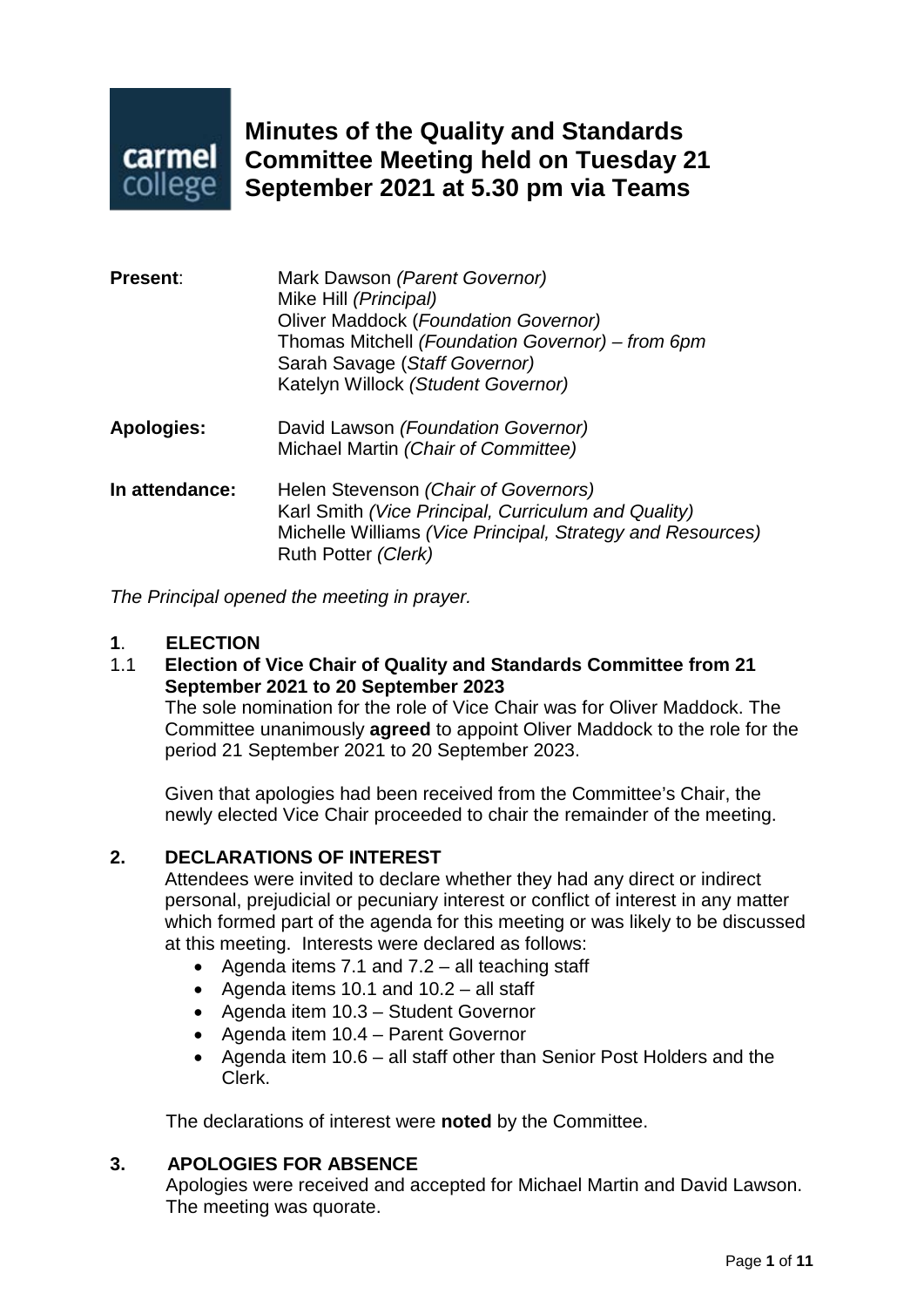# **4. ITEMS TO BE INCLUDED UNDER ANY OTHER BUSINESS**<br>4.1 There were no items for submission under any other business

- There were no items for submission under any other business.
- **5. MINUTES OF THE PREVIOUS COMMITTEE MEETING HELD ON 18 MAY 2021** *(previously circulated)*

#### 5.1 **To approve the minutes of the previous Committee meeting held on 18 May 2021**

The minutes were **approved** and would be signed in accordance with Article 12 (3) of the Articles of Government.

The publication of the minutes was authorised in accordance with Article 13 of the Articles of Government.

**ACTION – Principal and Clerk to produce list of any unexplained acronyms used in this Committee for the benefit of new members.**

#### **6. MATTERS ARISING FROM THE MINUTES**

6.1 **To consider any matters arising from the minutes** *(previously circulated)* Committee members considered the action log prepared by the clerk.

Minute 7.1 – Reporting Student Attendance Data to Governors The clerk reported that she had checked a number of documents on this matter and could not find any such legal requirement. She had also submitted a query through the FE Clerks' Hub and the response she had received confirmed this position. Should governors wish to review student attendance data, they were invited to confirm the format and regularity of such a report. A discussion ensued and it was agreed that termly data (with year on year comparative figures) be presented to Full Governing Body as part of the termly Principal's Report.

#### **ACTION – Principal to include data on student attendance (with year on year comparative figures) within termly Principal's Report presented to Full Governing Body.**

Minute 13.1 – Student Council Constitution

The Principal and Vice Chair had agreed a meeting date in October to progress this matter.

#### **ACTION – Principal and Vice Chair to meet to consider Student Council Constitution.**

# **7. TEACHER ASSESSED GRADES (TAG)**

- 7.1 **TAG Results – Summer 2021** *(previously circulated)* The Vice Principal (Curriculum and Quality) presented this report and highlighted the following aspects:
	- Comparative data for previous years must be considered in the context of varying methodologies used: external examinations (2019), centre assessed grades (2020) and teacher assessed grades (2021).
	- A Level and BTEC results remained strong with increased performance across the board compared with 2019 examination results. A modest reduction in performance compared to 2020 centre assessed grades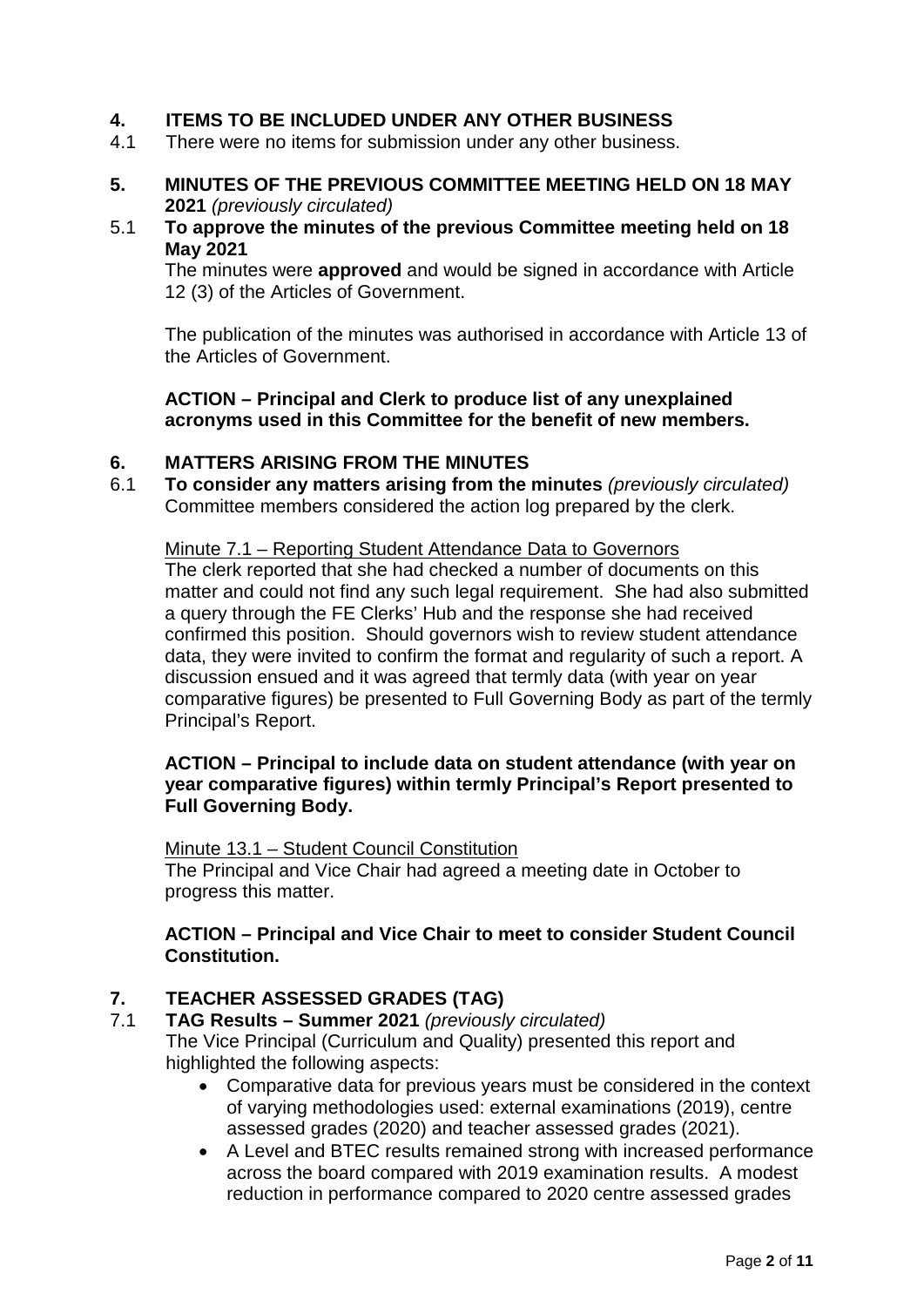was noted and this was attributable to the differing methodology for assessment.

- Performance of disadvantaged students remained strong.
- Comparative data on gender and ethnicity did not identify any significant cohorts for consideration.
- The ALPS value added data from TAG results was to be used for monitoring purposes only and would not be used for performance judgements.
- The ALPS 3-year T score had improved, with ALPS value added being assessed as Grade 2 (outstanding) for both A Level and BTEC.
- Level 3 Value Added performance tables would not be published this academic year.
- Significant progress in all subjects/departments identified in 2019 for intervention strategies 'Formal Subject Review' and 'Support and Challenge'.
- A key priority moving forward into 2021-22 was a strategic focus on sustaining the actual progress of formerly underperforming subjects/departments and improving the value-added performance of high-volume priority subjects.
- There would also be a core focus on effective assessment following DfE and Ofqual announcements that examinations were planned for summer 2022.

The Committee:

- **noted** the contents of the report, and
- placed on record governors' appreciation to College management and staff for their efforts during the TAG process.

The report was discussed in detail with numerous questions raised by governors and responded to by the Corporate Management Team (CMT). These included:

**Q** – Had any moderation taken place with other sixth form colleges to benchmark TAG results?

**A** – No, this had not been feasible due to timescales.

**Q** – Would this be considered as part of the monitoring process for key subjects for review?

**A** – Yes, would usually involve a critical friend from another college to assist with this process.

**Q** – What would happen over the coming year to ensure effective assessment within high volume subjects?

**A** – Plan to meet regularly with Heads of Department and Curriculum Leaders to ensure that progress cited at the September reviews and SAR meetings is delivered. Rigorous monitoring points throughout the year via the mapping points.

**Q** – How exactly would the College ensure effective assessment across the board?

**A** – Regular monitoring of student performance via the nine mapping/monitoring points (MAPP) which focus on students' assessed work.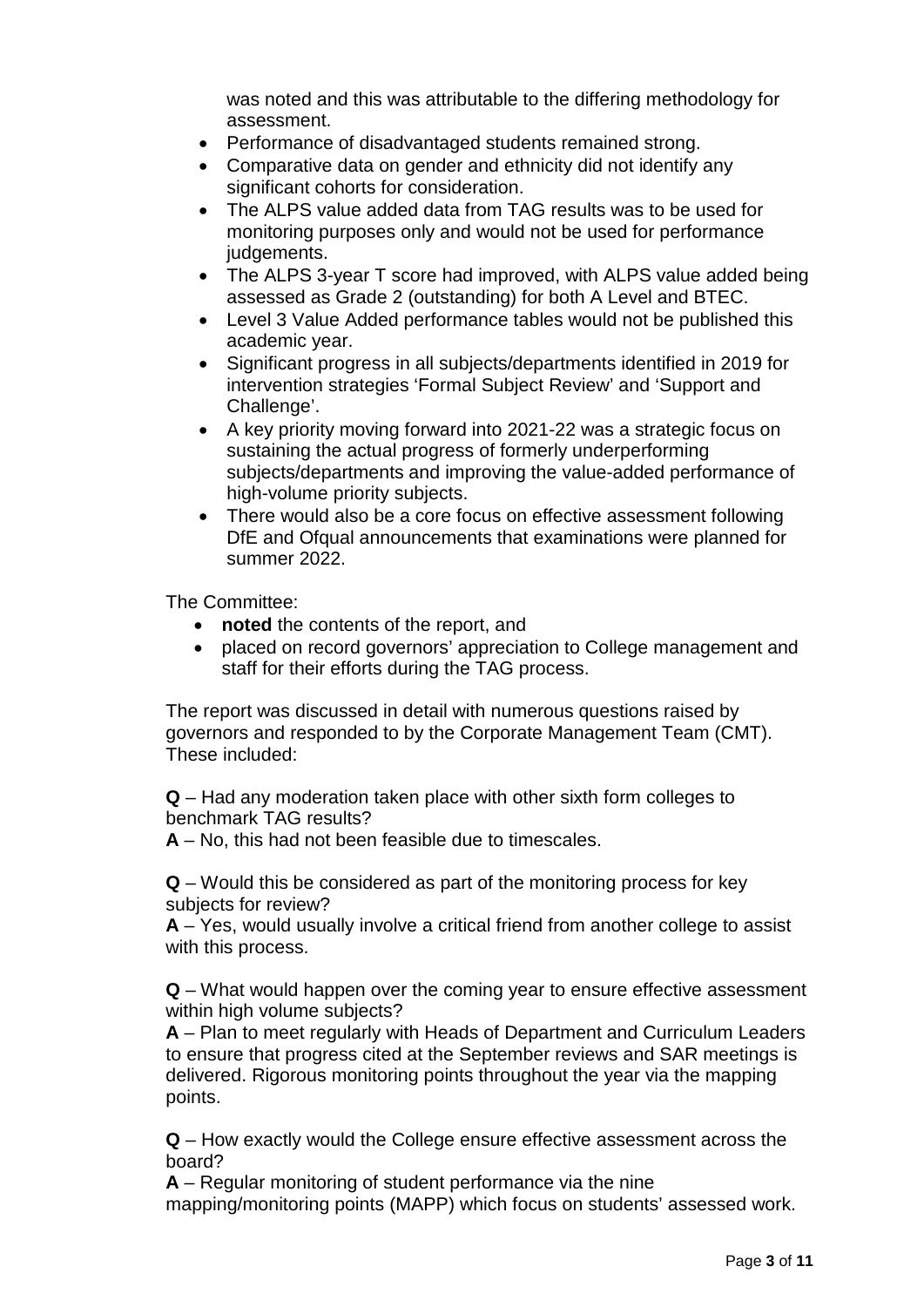Importance of effective assessment and liaison with exam boards had been emphasised to Heads of Department and Curriculum Leaders. Outcome of exam board consultation regarding support material and topic lists due in January, so this would also inform the process.

**Q** – Would every student experience an exam in the sports hall before next summer?

**A** – Yes, this was the aim so that students had experience of this before formal exams.

**Q** – For the benefit of newer Committee members, could an overview be provided of 'red', 'blue' and 'black' in the context of this report.

**A** – These are the value added measures according to ALPS, which is the value added analysis tool used by the College. Outcomes are graded 1 to 9 to show performance against national benchmarks.

Red (Grades 1 to 3) – indicates performance within or above the top 25% of the national benchmark.

Black (Grades 4 to 6) – indicates performance within the middle 50% of the national benchmark.

Blue (Grades 7 to 9) – indicates performance within or worse than the bottom 25% of the national benchmark.

#### 7.2 **TAG Appeals** *(previously circulated)*

The Vice Principal (Strategy and Resources) presented this report and updated governors on appeal numbers as follows:

- 30 Stage 1 appeals of which none had been upheld.
- 4 Stage 2 appeals of which three had been returned from the exam board with no change to the grade. The outcome of the fourth Stage 2 appeal was awaited.

The Committee **noted** the content of the report.

#### **8. PROGRESS AND ACHIEVEMENT**

#### 8.1 **Whole College Summary Including Specific Student Cohorts** *(previously circulated)*

The Vice Principal (Curriculum and Quality) referred the Committee to the recorded MAPP points from the previous academic year. For each of the nine MAPP points, the report referenced:

- percentage of students who had progressed 'at or above' expected progress
- percentage of students who had underperformed in two or more subjects
- percentage of students who had underperformed in three or more subjects
- progress of specific student cohorts (looked after children, young carers, high achievers, bursary recipients, additional learning support)
- no concerns had been identified.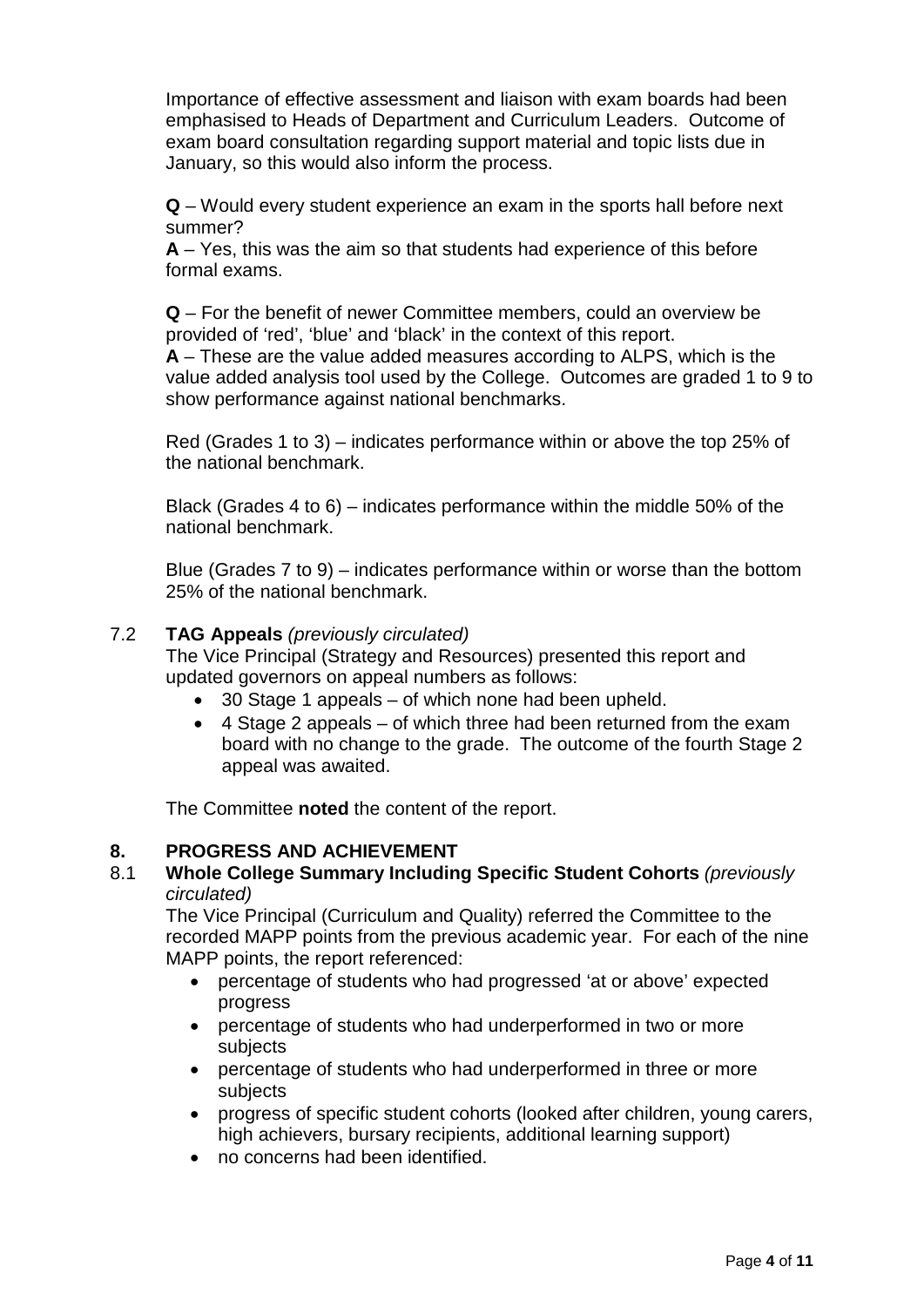The Vice Principal reported that this nine-point mapping system for monitoring student progress was well embedded within the College but was still subject to continuous improvement each year. This had proven to be a rigorous and reliable system for tracking student progress. Interventions were put in place to support students to achieve who had underperformed.

The Committee **noted** the contents of this positive report.

# **9. SAFEGUARDING**

9.1 **Safeguarding Termly Update** *(previously circulated)*

The Vice Principal (Strategy and Resources) presented the safeguarding termly update and highlighted the following points:

- Safeguarding Policy had been subject to comprehensive review to ensure compliance with all legislative and regulatory changes arising out of:
	- Keeping Children Safe in Education 2021
	- New Ofsted Inspection Framework 2021
	- Review of Sexual Abuse in Schools and Colleges (Ofsted, June 2021)
	- Domestic Abuse Act 2021.
- Staff training all staff had been advised to complete mandatory safeguarding CPD training which covered a variety of topics. Completion statistics for this were monitored.
- Vulnerable students these students had been identified at the start of the academic year and were interviewed by Personal Achievement Tutors as a priority in the first two weeks of term. Outcomes for vulnerable students in summer 2021 had been analysed.
- Risk assessments had been completed for a number of students over the age of 18 and also for one student under 16.
- Mental health and wellbeing extra support and Chaplaincy drop-in opportunities had been provided for students who were anxious about returning to College following lockdown.

Governors' questions were invited.

**Q** – Were there any approaches implemented during lockdown that would be continued as good practice?

**A** – Plan was to keep things as normal as possible. May consider keeping College library open during holidays for students who benefit from this study option. Blended learning approach remains an option moving forwards.

**Q** – How would the College support the younger student and ensure their social and personal development needs were met?

**A** – Pastoral programme had been reviewed to ensure it was fit for purpose and individual arrangements had been discussed with parents.

**Q** – Any extra funding available to support this activity?

**A** – No. Student in question was eligible to undertake Level 3 education and the College had a duty to meet these needs.

The Staff Governor recorded appreciation to the College's pastoral team for the excellent support it had provided to students in relation to mental health and wellbeing.

**Q** – Was counselling still being provided at the College?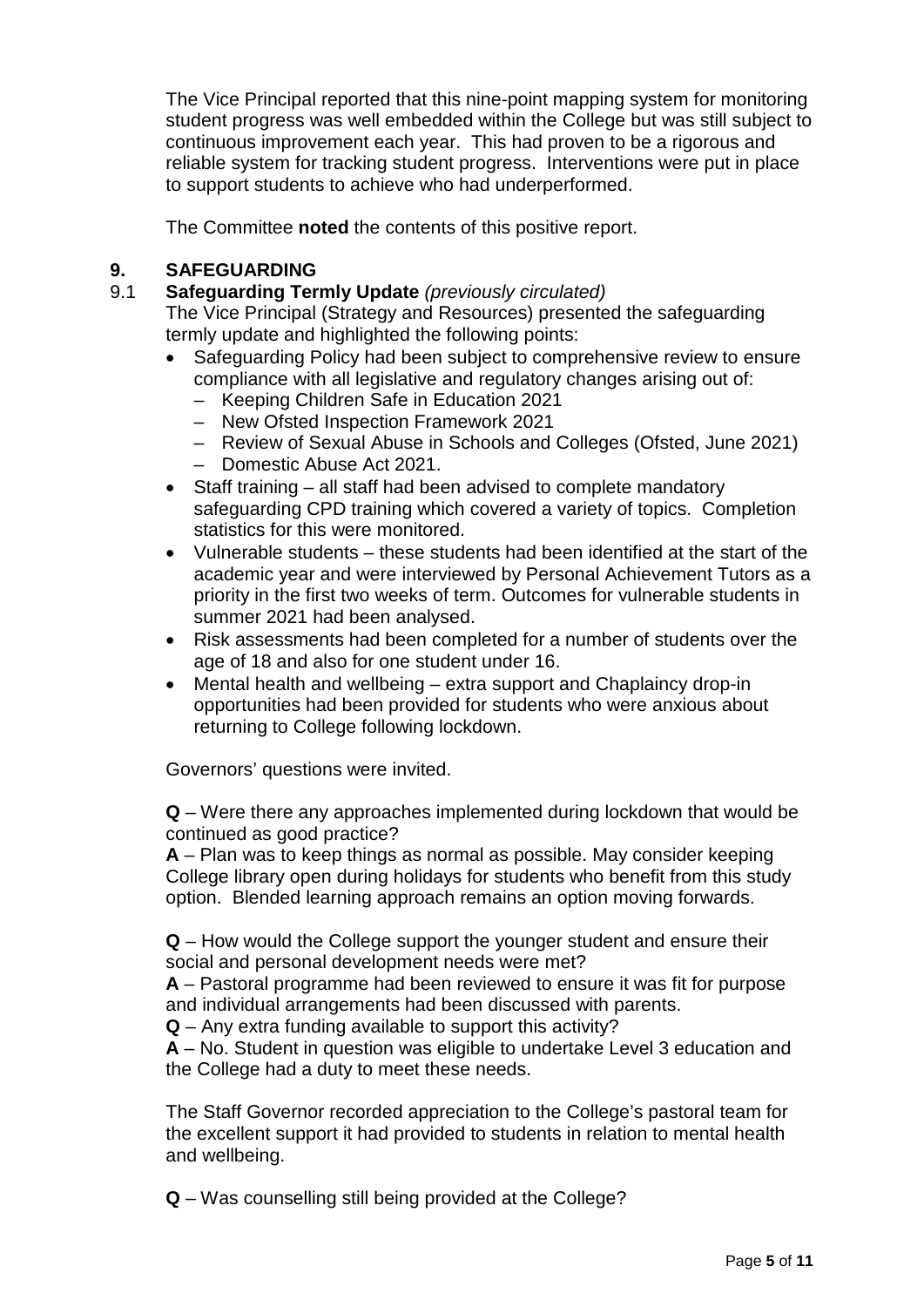**A** – Yes, but the counsellor had not yet identified which students needed access to this service. A report on outcomes for students accessing counselling would be included as part of the next Safeguarding Termly Report.

The Committee **noted** the contents of the Safeguarding Termly Report and thanked the Safeguarding Team for the work they were doing.

*Thomas Mitchell joined the meeting at 6pm.*

# **10. QUALITY ASSURANCE ANNUAL REPORTS 2020-21**

- 10.1 **Staff Professional Development Report 2020-21** *(previously circulated)* The Vice Principal (Curriculum and Quality) presented this report and highlighted the following aspects:
	- The Professional Development Programme covered whole staff development identified via strategic planning, the Principal's annual report, the College's three-year operational plan and via performance management.
	- Professional development had been identified as a key strength during the last Ofsted inspection.
	- Much of the professional development available to teaching staff related to the development of blended learning approaches.
	- Intention was to provide more face-to-face development opportunities in the coming year.
	- Excellent response from staff to the programme which had a positive impact on maintaining and sustaining the outstanding performance of the College.

**Q** – What progress had been made with professional development of support staff?

**A** – One of the new temporary Assistant Principals had been given the remit of professional development and wellbeing and this encompassed support and teaching staff. Leadership amongst support staff would be a focus for the term ahead.

The Committee **noted** the contents of the report and recorded its appreciation to the Vice Principal (Curriculum and Quality).

*Katelyn Willock left the meeting at 6.20pm.*

#### 10.2 **Staff Perceptions Report 2020-21** *(previously circulated)*

The Vice Principal (Curriculum and Quality) presented this report and highlighted the following aspects:

- The annual report included results/data as follows:
	- staff climate survey results (administered by Emeritus Training and Consultancy Ltd.)
	- summary of staff well-being interviews with the Principal
	- HR key performance indicators on staff turnover, staff absence and staff recruitment and promotion
	- job satisfaction 10-year trend data for teaching staff, support staff and all staff
	- wellbeing project report.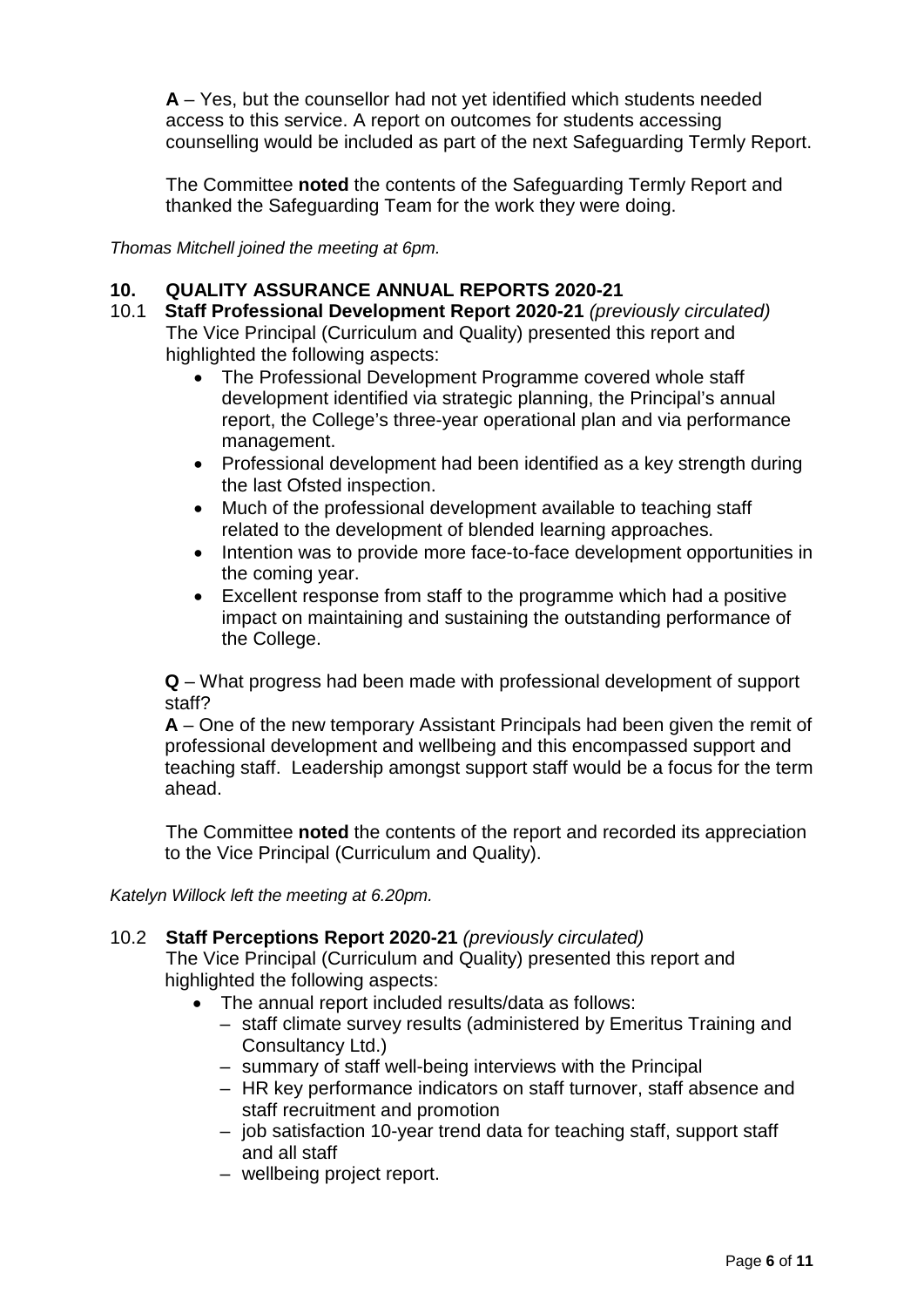- Recommendations identified for action from the analysis of staff perceptions.
- Extra question in staff survey this year related to lessons learned from Covid-19 pandemic.

The report was discussed in detail with numerous questions raised by governors and responded to by the Corporate Management Team (CMT). These included:

**Q** – There was some feedback on technology and connectivity during the pandemic, did this relate to College systems?

**A** – No, this referenced staff connectivity at home which sometimes led to difficulties when trying to deliver online lessons during home learning.

**Q** – How will areas for improvement be addressed?

**A** – They form the focus for a CMT meeting from which action planning emerges. Ultimately this fed into future decision-making.

**Q** – Return rate was 61.3% (a slight decrease from last year). Why was this return rate not higher?

**A** – Survey window was two weeks only. Survey provider, Emeritus Training & Consultancy, conduct a number of other sixth form college staff surveys and report that Carmel's return rate compared favourably with these.

**Q** – Was the survey fully anonymised? Could responses by linked back to individual departments?

**A** – Survey was anonymised and responses could not be linked back to individual departments. Wellbeing culture developed to ensure staff were confident about raising concerns.

The Committee **noted** the contents of the report and commended its format.

#### 10.3 **Student Voice Annual Report 2020-21** *(previously circulated)*

The Vice Principal (Curriculum and Quality) presented this report and highlighted the following aspects:

- Students completed three main surveys:
	- student perception survey (non-subject specific)
	- student subject voice (subject specific)
	- student focus groups (to drill down into any areas of concern following the student voice survey).
- Other methods of involving students and getting feedback included:
	- CMT focus groups
	- Student Governor
	- Student Ambassadors
	- Student Council
	- student membership of College committees
	- student involvement in the selection of teachers
	- degree student representative on boards of study.
- Positive feedback and survey results.
- Recommendations arising out of student surveys to address key areas.

The Committee **noted** the contents of the report.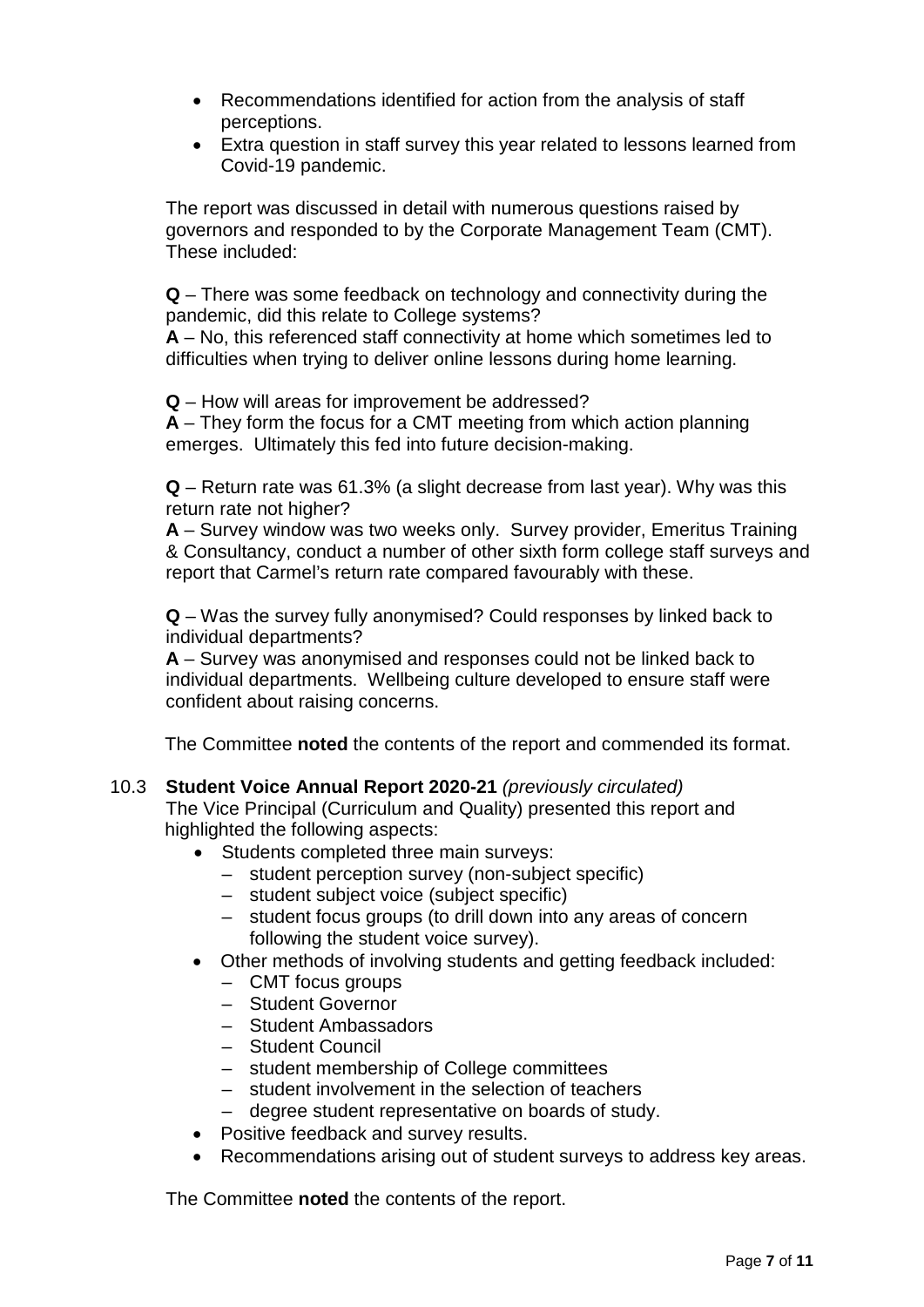# 10.4 **Parent Voice Annual Report 2020-21** *(previously circulated)*

The Vice Principal (Curriculum and Quality) presented this report and highlighted the following aspects:

- Parent View survey took place during May/June 2021 and comparative data used in the report referred back to 2018 results when the last Parent View survey took place. In 2019, an Ofsted Parent View survey was conducted and in 2020 no survey was conducted due to the Covid-19 pandemic.
- All percentage scores had increased from 2018 to 2021.
- All scores were greater than 92% apart from one.
- Key themes and concerns were identified and the College response reported.

**Q** – How would actions taken in response to the survey results be reported back to parents?

**A** – College responded on key areas but there was no formal report back to parents on survey results. Agreed that there was a need for a 'You said, we did' type exercise.

#### **ACTION – College to provide formal response to parents on outcomes and actions arising from parent view survey results.**

#### 10.5 **Complaints Annual Report 2020-21** *(previously circulated)*

The Vice Principal (Curriculum and Quality) presented this anonymised report which provided information relating to three complaints received by College Management during the 2020-21 academic year. It was reported that all complaints had been thoroughly investigated and one had been found to be unsubstantiated, one substantiated, and one substantiated in part.

A discussion ensued on the potential legal and financial implications should any claim arise from a substantiated complaint.

The Committee **noted** the report.

10.6 **Performance Management Report 2020-21** *(previously circulated)* The Vice Principal (Curriculum and Quality) outlined the College's performance management model and the process by which this was quality assured. It was reported that this process was closely linked to the College's strategic priorities so that individual objectives were aligned in support of these. Positive progress against these strategic priorities was reported and recommendations for performance management in 2021-22 were noted.

The Committee **noted** the contents of the report.

#### **11. EMPLOYABILITY**

- 11.1 **Work Experience Annual Report 2020-21 – update** *(previously circulated)* The Vice Principal (Strategy and Resources) presented this update report further to the report that had been presented at the Summer Term meeting. This annual report would in future be presented to the Committee in the Autumn Term meeting. The following points were highlighted:
	- 114 students did virtual work experience last year.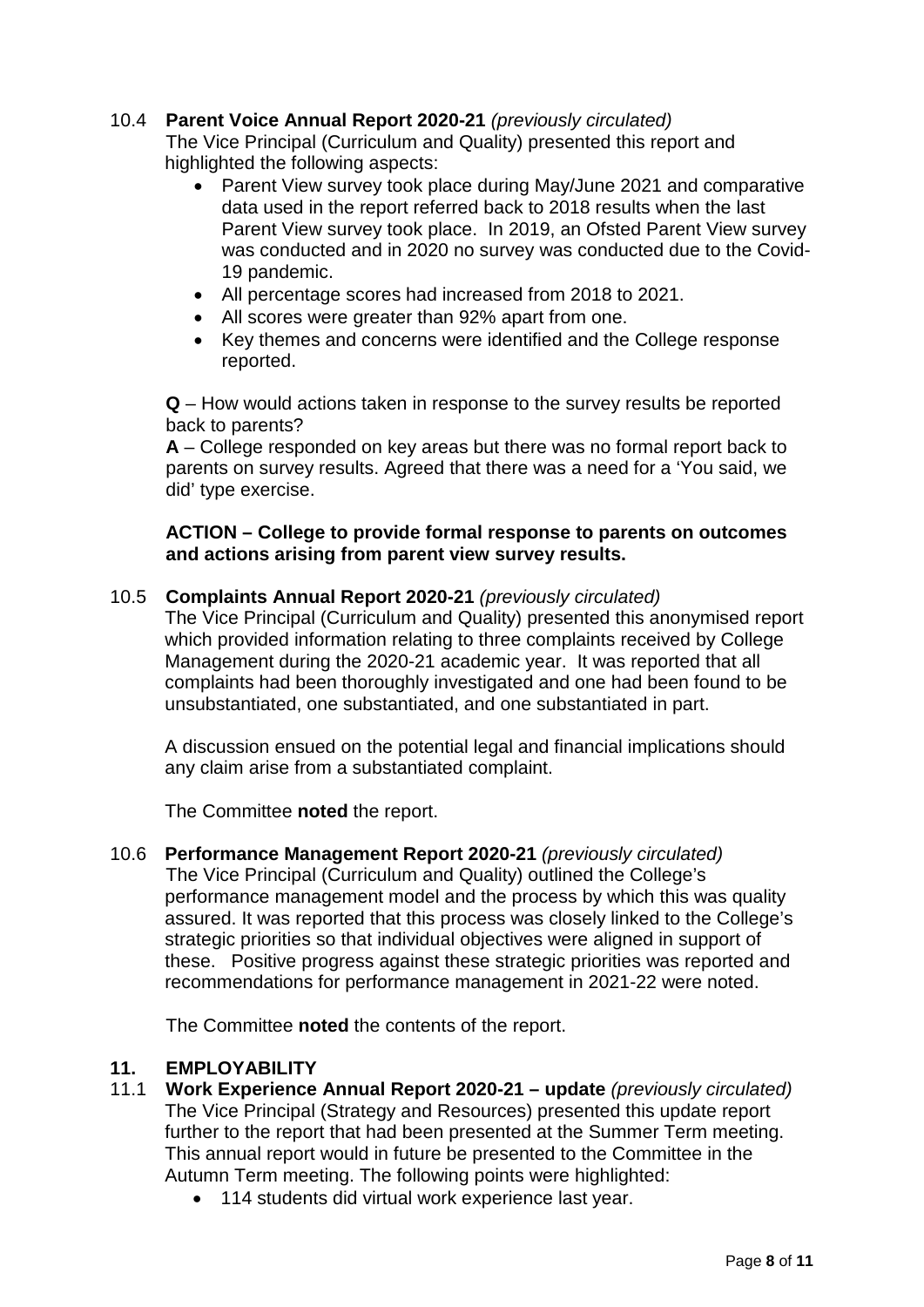- Work experience would be embedded within vocational courses delivered in 2021-22 and individual students would be supported to find high quality placements.
- New IT system in place within College to manage, record and report all work experience activity.

# **ACTION – Clerk to circulate new College prospectus to governors.**

The Committee **noted** the contents of the report.

#### **12. POLICIES**

12.1 **Stress Prevention and Management Policy** *(previously circulated*) The Vice Principal (Curriculum and Quality) presented this policy, which was due for biennial review, and reported that no changes were recommended.

The Committee **approved** the policy.

#### 12.2 **Menopause Support Policy**

The Vice Principal (Curriculum and Quality) presented this new draft policy and highlighted that menopause was likely to become a protected characteristic under Equality Act legislation. It was confirmed that this policy would be presented to the unions later in the week.

Governors welcomed the introduction of this policy which helped the College to stand out as an employer of choice.

The Committee:

- **approved** the contents of the policy
- **agreed** that it should be subject to an annual review cycle, and
- **agreed** that approval level sat with this Committee in line with other similar HR policies.

#### **13. COMMITTEE EFFECTIVENESS**

#### 13.1 **Quality and Standards Committee Cycle of Business** *(previously circulated)*

The clerk presented this document to Committee members for feedback and suggested that it would serve a number of purposes linked to transparent and accountable governance, such as:

- governor induction aid for new members of the board and Committee
- business continuity aid in the event that clerking services get disrupted in the future
- accessible means by which the business of the Committee can be reviewed, revised and made more efficient in response to internal and external needs.

The Committee **noted** the contents of the document and thanked the clerk for its preparation.

#### 13.2 **Quality and Standards Committee Terms of Reference** *(previously circulated)*

The clerk invited Committee members to conduct an annual review of the current Terms of Reference to determine whether these remained fit for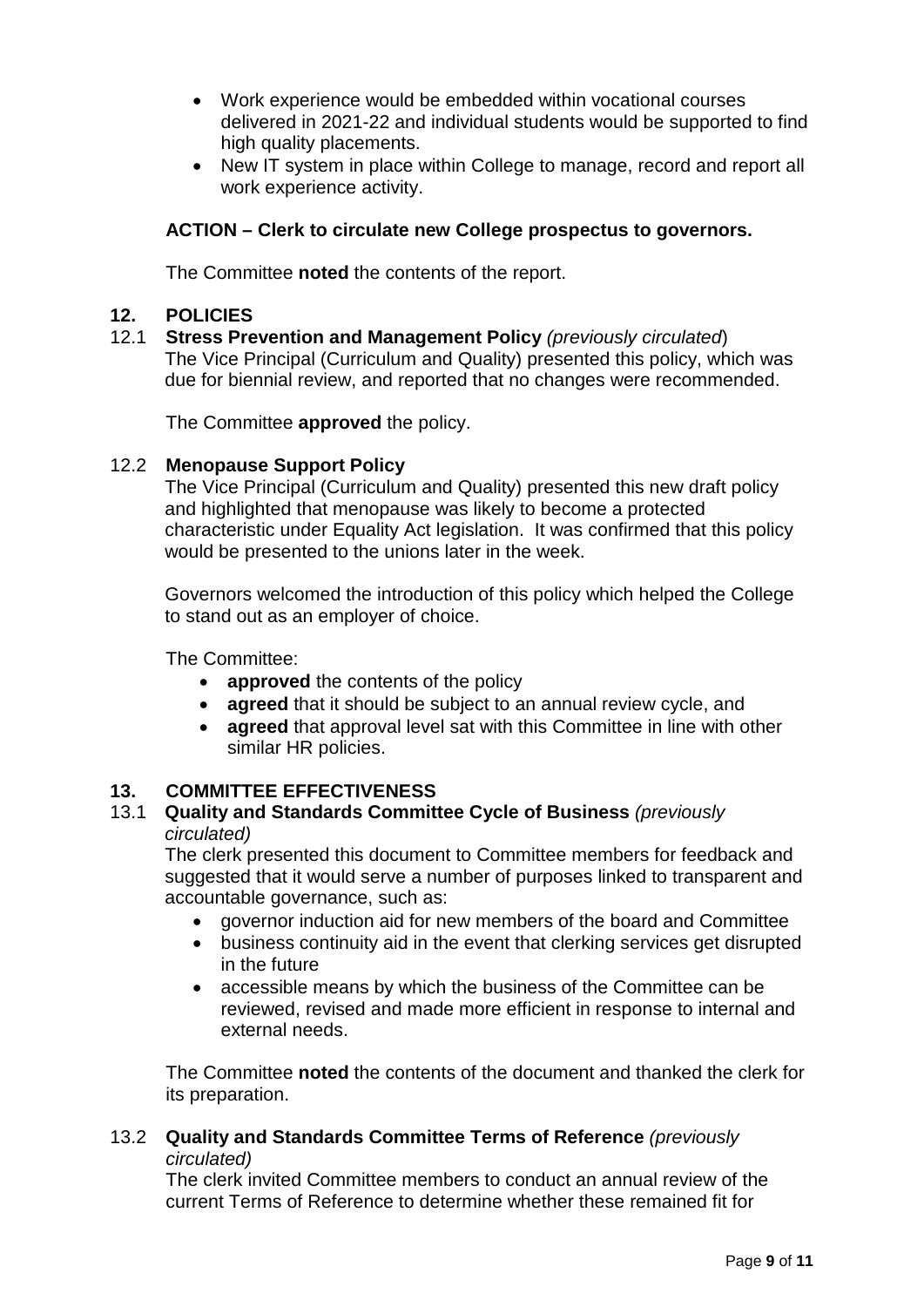purpose. Final approval of any suggested amendments would sit with the Full Governing Body.

Amendments discussed and proposed included:

- Clause 2: 'students' punctuality, attendance and in-year retention' revise to read 'students' in year retention' as attendance would form part of the Principal's Termly report to Full Governing Body.
- Re-number clauses 2 onwards to ensure accuracy.
- Clause 2: 'To monitor annually external examinations results across the College' revise to include 'and assessments'.

# **ACTION – Clerk to present suggested amendments to Terms of Reference to Search Committee prior to Full Governing Body.**

#### 13.3 **Review of Committee's Key Performance Indicators (KPIs) 2020-21**  *(enclosure)*

The clerk advised governors that the Committee was required to review its own performance annually and presented an analysis of performance against agreed KPIs from the previous academic year.

It was noted that all KPIs had been met with the exception of KPI 1 (attendance) and KPI 7 (review of student constitution). The context of working through a year of lockdowns was considered to be a factor for nonachievement of these KPIs.

Governors **noted** and **agreed** the analysis report on KPIs for 2020-21.

# 13.4 **Approval of Committee's Key Performance Indicators (KPIs) for 2021-22** *(previously circulated)*

The clerk recommended some changes to the KPIs for the current academic year.

The Committee **approved** the key performance indicators for 2021-22 as presented by the clerk.

#### 13.5 **Review of Committee skills analysis and training plan** *(previously circulated)*

The clerk presented an anonymised analysis of the 2020-21 skills audit responses for Quality and Standards Committee members. Membership of the Committee had changed since this audit was conducted, however not all responses from the 2021-22 skills audit had been collated and hence the updated analysis was delayed. In the meantime, members were invited to consider the areas highlighted and clarify any specific training or support that might be required. It was further explained that the College would be subscribing to the Education and Training Foundation (ETF) Governance Development Programme which would provide governors with access to a range of learning opportunities and resources that could be accessed according to individual need.

A discussion ensued on the skills analysis and training requirements.

The Committee **noted** the contents of the report and **agreed** to: